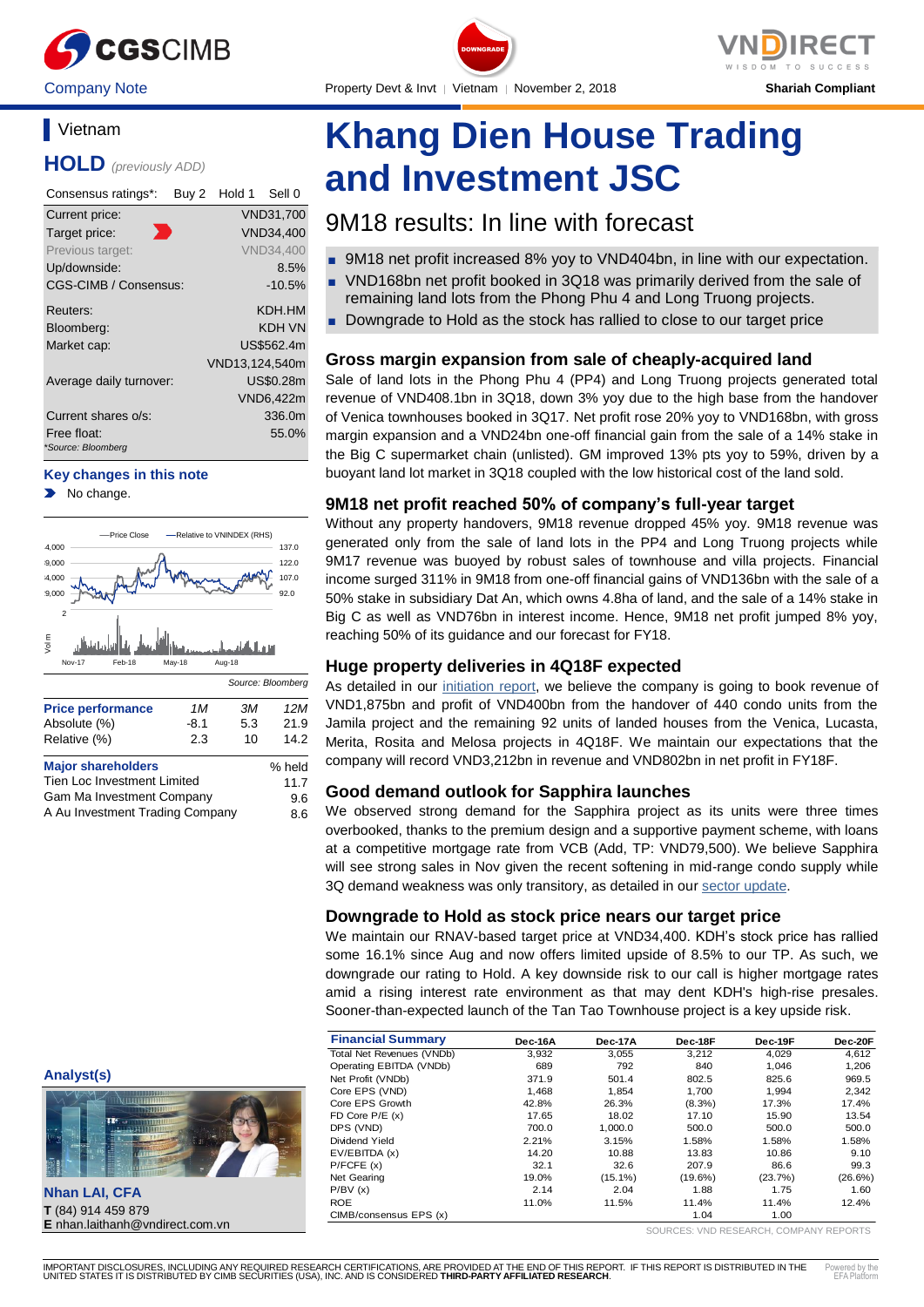

Property Devt & Invt │ Vietnam Khang Dien House Trading and Investment JSC | November 2, 2018



# **Figure 1: Key financial results**

| (VNDb)            | <b>3Q18</b> | 3Q17   | Change    | 9M18    | 9M17    | Change | 9M18 as %<br>of FY18G                  | 9M18 as %<br>of FY18F |
|-------------------|-------------|--------|-----------|---------|---------|--------|----------------------------------------|-----------------------|
| Net sales         | 408.1       | 468.9  | $-13%$    | 1336.7  | 2424.3  | $-45%$ | 38%                                    | 42%                   |
| Gross profit      | 239.2       | 212.6  | 13%       | 562.6   | 792.7   | $-29%$ |                                        | 51%                   |
| Gross margin      | 59%         | 45%    | $13%$ pts | 42%     | 33%     | 9% pts |                                        |                       |
| Financial income  | 43.5        | 9.5    | 356%      | 212.3   | 51.7    | 311%   |                                        | 82%                   |
| Financial expense | (11.0)      | (13.5) | $-18%$    | (61.2)  | (93.7)  | $-35%$ |                                        | 62%                   |
| SG&A expenses     | (40.7)      | (34.2) | 19%       | (170.0) | (209.9) | $-19%$ |                                        | 64%                   |
| Pre-tax profit    | 224.7       | 175.1  | 28%       | 536.8   | 530.4   | 1%     |                                        | 53%                   |
| Net profit        | 168.0       | 140.0  | 20%       | 404.0   | 373.6   | 8%     | 50%                                    | 50%                   |
|                   |             |        |           |         |         |        | SOURCES: VND RESEARCH, COMPANY REPORTS |                       |

#### **Figure 2: Peer comparison**

|                                                                                                                                                      |               |             | <b>Share</b>   |                    | Land         | <b>Market</b>   |            | P/E(x) |             |      | P/B(x) |       |      |       | <b>ROE (%)</b> | <b>Dividend</b><br>yield (%) |       | <b>Net</b>     |
|------------------------------------------------------------------------------------------------------------------------------------------------------|---------------|-------------|----------------|--------------------|--------------|-----------------|------------|--------|-------------|------|--------|-------|------|-------|----------------|------------------------------|-------|----------------|
| <b>Company Name</b>                                                                                                                                  | Ticker        | Recom.      | price<br>(VND) | <b>TP</b><br>(VND) | bank<br>(ha) | Cap<br>(US\$mn) | <b>TTM</b> |        | 2018F 2019F | 3Q18 | 2018F  | 2019F | TTM  | 2018F | 2019F          | 2018F                        | 2019F | gearing<br>(%) |
| Vinhomes                                                                                                                                             | VHM VN        | <b>NR</b>   | 66,400         | N <sub>R</sub>     | 16.110       | 9,919           | 36.7       | 13.1   | 10.0        | 2.5  | N/A    | N/A   | N/A  | N/A   | N/A            | N/A                          | N/A   | 136.0          |
| No Va Land                                                                                                                                           | <b>NVL VN</b> | <b>NR</b>   | 71.100         | <b>NR</b>          | 623          | 2,769           | 30.0       | 21.3   | 18.7        | 3.9  | 4.0    | 4     | 18.7 | 20.1  | 20.1           | N/A                          | N/A   | 81.4           |
| Dat Xanh Group                                                                                                                                       | DXG VN        | <b>NR</b>   | 24.550         | <b>NR</b>          | 702          | 369             | 8.1        | 7.4    | 6.8         | 1.9  | 1.7    | 1.7   | 26.2 | 18.7  | 18.7           | 2.0                          | 2     | 13.2           |
| <b>Phat Dat</b>                                                                                                                                      | <b>PDR VN</b> | <b>NR</b>   | 26,350         | <b>NR</b>          | 216          | 301             | 13.6       | N/A    | N/A         | 2.2  | N/A    | N/A   | 19.4 | N/A   | N/A            | N/A                          | N/A   | $-3.4$         |
| Van Phu                                                                                                                                              | <b>VPI VN</b> | <b>NR</b>   | 42,800         | <b>NR</b>          | 237          | 294             | 9.9        | N/A    | N/A         | 3.7  | N/A    | N/A   | 38.8 | N/A   | N/A            | N/A                          | N/A   | 13.0           |
| Nam Long                                                                                                                                             | <b>NLG VN</b> | <b>ADD</b>  | 28,800         | 35,500             | 400          | 257             | 6.8        | 8.4    | 8.6         | 1.5  | 1.5    | 1.5   | 19.1 | 20.4  | 20.4           | 1.6                          | 1.6   | $-33.0$        |
| Dev Inve Group                                                                                                                                       | DIG VN        | <b>NR</b>   | 14,150         | N <sub>R</sub>     | 3,158        | 153             | 13.0       | 13     | 11          | 1.2  | 1      | 1     | 9.6  | 7     |                | N/A                          | N/A   | 52.4           |
| Sai Gon                                                                                                                                              | <b>SCR VN</b> | <b>NR</b>   | 8.040          | <b>NR</b>          | 158          | 117             | 6.7        | N/A    | N/A         | 0.7  | N/A    | N/A   | 7.2  | N/A   | N/A            | N/A                          | N/A   | 47.6           |
| <b>LDG</b> Investment                                                                                                                                | LDG VN        | <b>NR</b>   | 14,950         | N <sub>R</sub>     | N/A          | 122             | 8.0        | N/A    | N/A         | 1.3  | N/A    | N/A   | 14.0 | N/A   | N/A            | N/A                          | N/A   | 0.6            |
| QCGL                                                                                                                                                 | QCG VN        | <b>NR</b>   | 6,650          | <b>NR</b>          | N/A          | 79              | 38.4       | N/A    | N/A         | 0.5  | N/A    | N/A   | 11.0 | N/A   | N/A            | N/A                          | N/A   | 9.0            |
| <b>NBB</b>                                                                                                                                           | <b>NBB VN</b> | <b>NR</b>   | 18.950         | <b>NR</b>          | N/A          | 79              | 21.2       | N/A    | N/A         | 1.0  | N/A    | N/A   | 4.1  | N/A   | N/A            | N/A                          | N/A   | 26.3           |
| Thu Duc Housing                                                                                                                                      | TDH VN        | <b>NR</b>   | 9,950          | <b>NR</b>          | N/A          | 35              | 9.5        | N/A    | N/A         | 0.5  | N/A    | N/A   | 7.0  | N/A   | N/A            | N/A                          | N/A   | 26.7           |
| Simple average                                                                                                                                       |               |             |                |                    |              |                 | 16.8       | 12.7   | 10.9        | 1.7  | 2.1    | 2.1   | 15.9 | 16.5  | 16.5           | 1.8                          | 1.8   | 30.8           |
| Median                                                                                                                                               |               |             |                |                    |              |                 | 11.5       | 13.1   | 10.0        | 1.4  | 1.6    | 1.6   | 14.0 | 19.4  | 19.4           | 1.8                          | 1.8   | 19.8           |
| Khang Dien                                                                                                                                           | KDH VN        | <b>HOLD</b> | 32,200         | 34,400             | 499          | 570             | 22.9       | 17.0   | 16.1        | 2.1  | 3.0    | 3.0   | 10.0 | 13.9  | 13.9           | 1.5                          | 1.5   | $-15.1$        |
| Note: all prices are based on the closing prices on 31 Oct 2018. All estimates for Non-rated (NR) stocks are based on Bloomberg consensus estimates. |               |             |                |                    |              |                 |            |        |             |      |        |       |      |       |                |                              |       |                |

SOURCES: VND RESEARCH, BLOOMBERG, COMPANY REPORT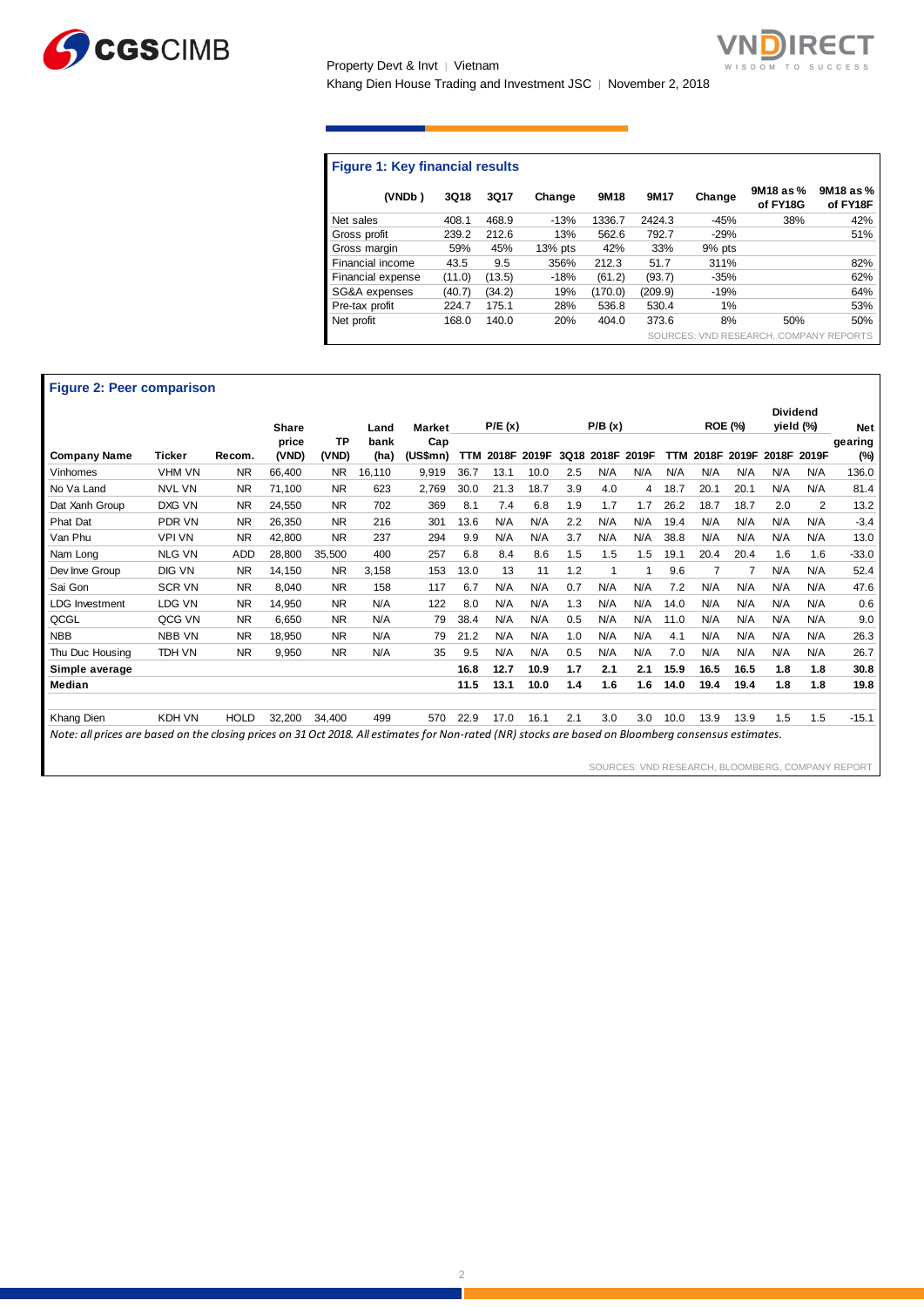

Property Devt & Invt | Vietnam Khang Dien House Trading and Investment JSC | November 2, 2018

 $\overline{\mathsf{V}}$ 

n

**IRECT** 

|                      |                           | Figure 3: RNAV (end-2Q18F) and target price (based on our estimates) |                                     |                     |                        |                    |                                                                                                                                                                        |
|----------------------|---------------------------|----------------------------------------------------------------------|-------------------------------------|---------------------|------------------------|--------------------|------------------------------------------------------------------------------------------------------------------------------------------------------------------------|
| Product              | Commercial<br><b>Name</b> | <b>Project Name</b>                                                  | <b>BV</b> as at<br>2Q18<br>(VND bn) | Premium<br>(VND bn) | Fair value<br>(VND bn) | <b>Method</b> Note |                                                                                                                                                                        |
| Condo                | Sapphira                  | Sapphira Phu Huu                                                     | 204                                 | 178                 | 382                    | <b>DCF</b>         | We assume average selling price of VND25m per sq<br>m for a Net sellable area (NSA) of 103,800 sq m to<br>be sold within 2018-19F and be delivered within<br>2020F-21F |
|                      | Hermosa                   | Hermosa Binh Chanh                                                   | 218                                 | 233                 | 451                    | <b>DCF</b>         | We assume average selling price of VND24m per sq<br>m for a NSA of 102,900 sq m to be sold within 2018-<br>19F and be delivered within 2020F-21F                       |
| Land-attached houses |                           | Kim Phat                                                             | 226                                 | 68                  | 294                    | DCF                | We assume average selling price of VND42m per sq<br>m for a NSA of 14,600 sq m to be sold and delivered<br>within 2019F                                                |
|                      |                           | Thanh Phuc                                                           | 228                                 | 77                  | 305                    | DCF                | We assume average selling price of VND42m per sq<br>m for a NSA of 15,000 sq m to be sold and delivered<br>within 2019F                                                |
|                      |                           | <b>Binh Trung</b>                                                    | 290                                 | 115                 | 404                    | <b>DCF</b>         | We assume average selling price of VND60m per sq<br>m for a NSA of 15,900 sq m to be sold and delivered<br>within 2019F                                                |
| Land lot             |                           | Tan Tao Townhouse                                                    | 1,603                               | 2,421               | 4,024                  | <b>DCF</b>         |                                                                                                                                                                        |
|                      |                           | Phong Phu 2                                                          | 462                                 | 2,698               | 3,159                  | <b>DCF</b>         |                                                                                                                                                                        |
|                      |                           | Corona                                                               | 440                                 | 265                 | 705                    | <b>DCF</b>         |                                                                                                                                                                        |
| <b>Others</b>        |                           | Venica                                                               | 248                                 | 116                 | 365                    | MV                 | As at 2Q18                                                                                                                                                             |
|                      |                           | Lucasta                                                              | 200                                 | 123                 | 323                    | MV                 | As at 2Q18                                                                                                                                                             |
|                      |                           | Rosita Garden                                                        | 211                                 | 111                 | 322                    | MV                 | As at 2Q18                                                                                                                                                             |
|                      |                           | Melosa Garden                                                        | 80                                  | 31                  | 111                    | MV                 | As at 2Q18                                                                                                                                                             |
|                      |                           | Mega Village                                                         | 23                                  | 10                  | 32                     | MV                 | As at 2Q18                                                                                                                                                             |
|                      |                           | Merita                                                               | 45                                  | 23                  | 68                     | MV                 | As at 2Q18                                                                                                                                                             |
|                      |                           | Remains                                                              | 641                                 | $\bar{\phantom{a}}$ | 641                    | <b>BV</b>          | As at 2Q18                                                                                                                                                             |
|                      |                           | <b>Total Project</b>                                                 | 5,119                               | 6,470               | 11,588                 |                    |                                                                                                                                                                        |
|                      | Add:                      |                                                                      |                                     |                     |                        |                    |                                                                                                                                                                        |
|                      |                           | Cash and cash equivalent                                             | 1,438                               |                     | 1,438                  |                    |                                                                                                                                                                        |
|                      |                           | Short-term investments                                               | $\mathbf 0$                         |                     | $\mathbf 0$            |                    |                                                                                                                                                                        |
|                      |                           | Short-term account receiv                                            | 1,876                               |                     | 1,876                  |                    |                                                                                                                                                                        |
|                      |                           | Other short-term assets                                              | 36                                  |                     | 36                     |                    |                                                                                                                                                                        |
|                      |                           | Long-term assets                                                     | 745                                 |                     | 745                    |                    |                                                                                                                                                                        |
|                      | Less:                     |                                                                      |                                     |                     |                        |                    |                                                                                                                                                                        |
|                      |                           | Net debt (exclude CB)                                                | 1,154                               |                     | 1,154                  |                    |                                                                                                                                                                        |
|                      |                           | Other liabilities                                                    |                                     |                     | 276                    |                    |                                                                                                                                                                        |
|                      |                           | Minority interest                                                    | 16                                  |                     | 16                     |                    |                                                                                                                                                                        |
|                      |                           | <b>RNAV</b>                                                          | 7,768                               | 6,470               | 14,238                 |                    |                                                                                                                                                                        |
|                      |                           | Shares outstanding                                                   | 414,023,036                         |                     | 414,023,036            |                    |                                                                                                                                                                        |
|                      |                           | RNAV (VND/share)                                                     |                                     |                     | 34,389                 |                    |                                                                                                                                                                        |
|                      |                           | Target price (VND/share)                                             |                                     |                     |                        | 34,400 Rounding up |                                                                                                                                                                        |
|                      |                           |                                                                      |                                     |                     |                        |                    | SOURCES: VND RESEARCH, COMPANY REPORTS                                                                                                                                 |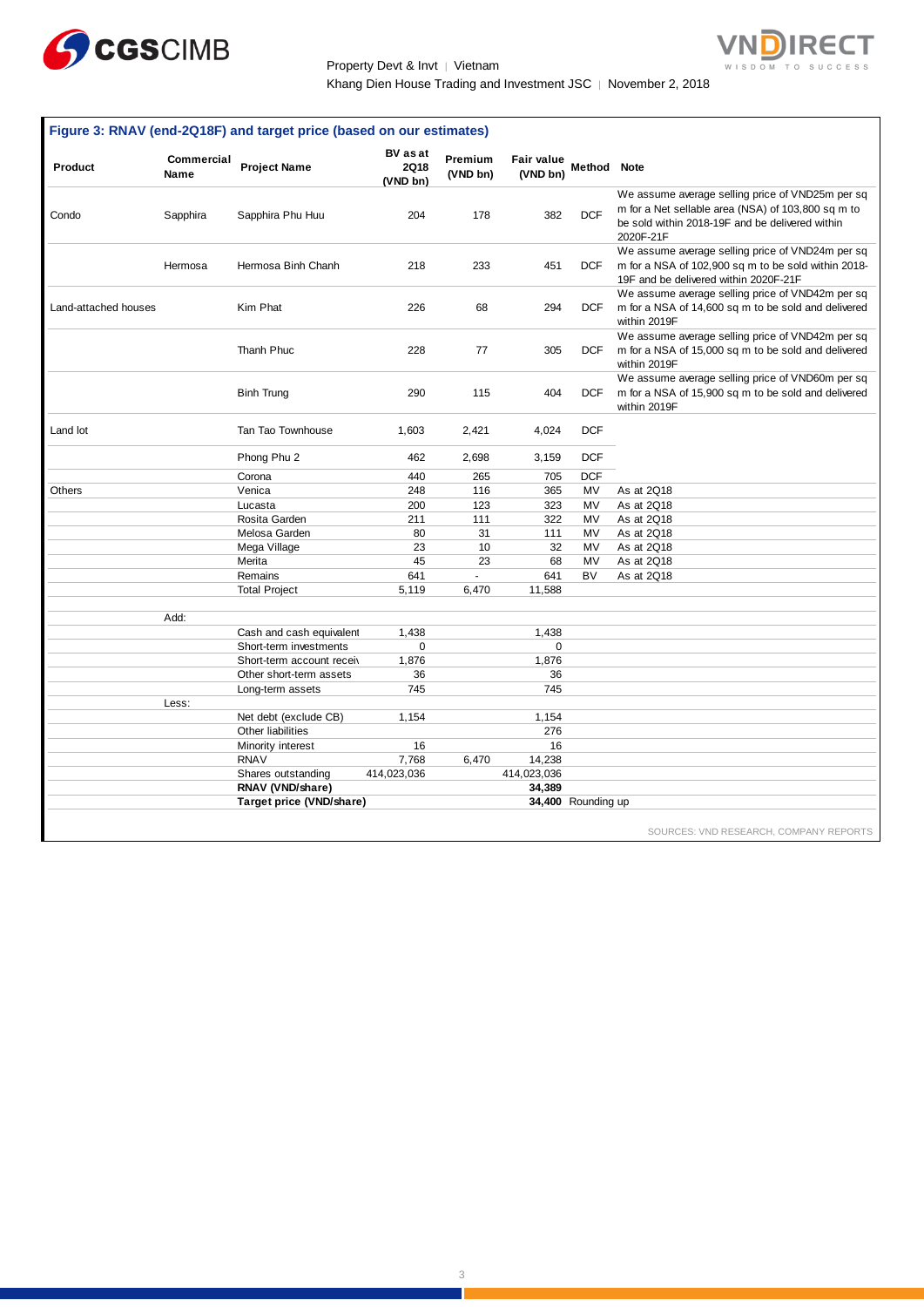



# **BY THE NUMBERS**



#### **Profit & Loss**

| (VNDb)                                    | Dec-16A  | Dec-17A  | Dec-18F  | Dec-19F  | Dec-20F     |
|-------------------------------------------|----------|----------|----------|----------|-------------|
| <b>Total Net Revenues</b>                 | 3,932    | 3,055    | 3,212    | 4,029    | 4,612       |
| <b>Gross Profit</b>                       | 980      | 1,036    | 1,105    | 1.390    | 1.607       |
| <b>Operating EBITDA</b>                   | 689      | 792      | 840      | 1,046    | 1,206       |
| Depreciation And Amortisation             | $\Omega$ | $\Omega$ | $\Omega$ | $\Omega$ | $\Omega$    |
| <b>Operating EBIT</b>                     | 689      | 792      | 840      | 1,046    | 1,206       |
| Financial Income/(Expense)                | (94)     | (53)     | 23       | (20)     |             |
| Pretax Income/(Loss) from Assoc.          | 11       | 8        | 9        | 10       | 10          |
| Non-Operating Income/(Expense)            | (23)     | (19)     | 136      | $\Omega$ | $\Omega$    |
| Profit Before Tax (pre-El)                | 583      | 728      | 1,007    | 1,036    | 1,217       |
| <b>Exceptional Items</b>                  |          |          |          |          |             |
| <b>Pre-tax Profit</b>                     | 583      | 728      | 1,007    | 1,036    | 1,217       |
| Taxation                                  | (177)    | (170)    | (201)    | (207)    | (243)       |
| Exceptional Income - post-tax             |          |          |          |          |             |
| <b>Profit After Tax</b>                   | 406      | 558      | 806      | 829      | 973         |
| Minority Interests                        | (34)     | (57)     | (3)      | (3)      | (4)         |
| Pref. & Special Div                       | 0        | 0        | 0        | 0        | $\mathbf 0$ |
| FX Gain/(Loss) - post tax                 |          |          |          |          |             |
| Other Adjustments - post-tax              |          |          |          |          |             |
| <b>Net Profit</b>                         | 372      | 501      | 802      | 826      | 970         |
| <b>Recurring Net Profit</b>               | 372      | 501      | 695      | 826      | 970         |
| <b>Fully Diluted Recurring Net Profit</b> | 372      | 501      | 695      | 826      | 970         |

#### **Cash Flow**

| (VNDb)                             | Dec-16A  | Dec-17A        | Dec-18F        | Dec-19F | Dec-20F |
|------------------------------------|----------|----------------|----------------|---------|---------|
| <b>EBITDA</b>                      | 689      | 792            | 840            | 1,046   | 1,206   |
| Cash Flow from Invt. & Assoc.      |          |                |                |         |         |
| Change In Working Capital          | 899      | 204            | (484)          | (234)   | (310)   |
| <b>Straight Line Adjustment</b>    |          |                |                |         |         |
| (Incr)/Decr in Total Provisions    | 10       | 7              | $\overline{7}$ | 8       | 8       |
| Other Non-Cash (Income)/Expense    | 67       | (29)           | (31)           | (33)    | (34)    |
| <b>Other Operating Cashflow</b>    | (277)    | (211)          | 151            | 65      | (21)    |
| Net Interest (Paid)/Received       | (94)     | (53)           | 23             | (20)    |         |
| Tax Paid                           | (92)     | (113)          | (201)          | (207)   | (243)   |
| <b>Cashflow From Operations</b>    | 1,201    | 597            | 305            | 625     | 606     |
| Capex                              | (4)      | (61)           | (2)            | (2)     | (2)     |
| Disposals Of FAs/subsidiaries      | $\Omega$ | $\overline{2}$ | 326            |         |         |
| Disposals of Investment Properties |          |                |                |         |         |
| Acq. Of Subsidiaries/investments   |          |                |                |         |         |
| <b>Other Investing Cashflow</b>    | 88       | (23)           |                |         |         |
| <b>Cash Flow From Investing</b>    | 84       | (82)           | 324            | (2)     | (2)     |
| Debt Raised/(repaid)               | (1,081)  | (237)          | (572)          | (472)   | (472)   |
| Proceeds From Issue Of Shares      | 1        | 1,488          |                |         |         |
| Shares Repurchased                 |          |                |                |         |         |
| Dividends Paid                     | (126)    | (234)          | (126)          | (207)   | (207)   |
| <b>Preferred Dividends</b>         |          |                |                |         |         |
| <b>Other Financing Cashflow</b>    |          |                |                |         |         |
| <b>Cash Flow From Financing</b>    | (1, 206) | 1,017          | (698)          | (679)   | (679)   |

SOURCES: CGS-CIMB RESEARCH, COMPANY REPORTS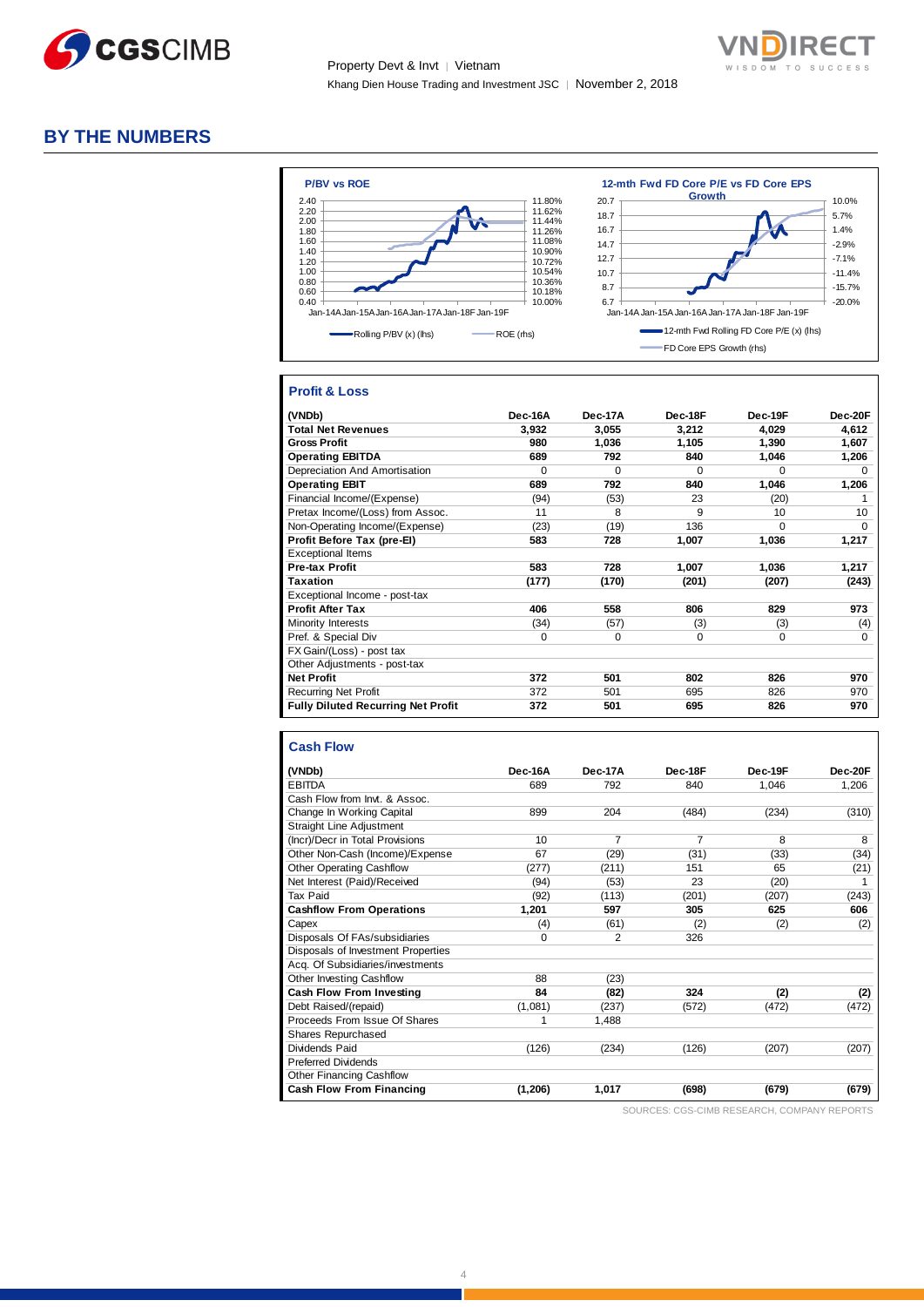

Property Devt & Invt │ Vietnam Khang Dien House Trading and Investment JSC | November 2, 2018



# **BY THE NUMBERS… cont'd**

| <b>Balance Sheet</b>                       |          |                |          |          |           |
|--------------------------------------------|----------|----------------|----------|----------|-----------|
| (VNDb)                                     | Dec-16A  | <b>Dec-17A</b> | Dec-18F  | Dec-19F  | $Dec-20F$ |
| <b>Total Cash And Equivalents</b>          | 1.060    | 2.590          | 2,523    | 2.467    | 2,392     |
| Properties Under Development               |          |                |          |          |           |
| <b>Total Debtors</b>                       | 1.016    | 784            | 894      | 928      | 963       |
| Inventories                                | 4.618    | 4.858          | 5.504    | 6.373    | 6.525     |
| <b>Total Other Current Assets</b>          | 548      | 877            | 999      | 1.250    | 1.297     |
| <b>Total Current Assets</b>                | 7,242    | 9.109          | 9.920    | 11.017   | 11.177    |
| <b>Fixed Assets</b>                        | 27       | 30             | 26       | 26       | 26        |
| <b>Total Investments</b>                   | 82       | 5              | 6        | 6        | 7         |
| <b>Intangible Assets</b>                   | $\Omega$ | $\Omega$       | $\Omega$ | $\Omega$ | $\Omega$  |
| <b>Total Other Non-Current Assets</b>      | 587      | 570            | 619      | 668      | 722       |
| <b>Total Non-current Assets</b>            | 696      | 606            | 651      | 701      | 755       |
| Short-term Debt                            | 194      | 184            | 624      | 624      | 152       |
| Current Portion of Long-Term Debt          |          |                |          |          |           |
| <b>Total Creditors</b>                     | 80       | 54             | 55       | 57       | 57        |
| Other Current Liabilities                  | 1.002    | 1.577          | 1.971    | 2.888    | 2.812     |
| <b>Total Current Liabilities</b>           | 1.276    | 1.815          | 2.650    | 3.568    | 3,021     |
| Total Long-term Debt                       | 1.700    | 1.471          | 530      | 58       | 58        |
| Hybrid Debt - Debt Component               |          |                |          |          |           |
| <b>Total Other Non-Current Liabilities</b> | 567      | 237            | 406      | 567      | 650       |
| <b>Total Non-current Liabilities</b>       | 2.267    | 1.708          | 936      | 625      | 708       |
| <b>Total Provisions</b>                    | 0        | $\Omega$       | $\Omega$ | $\Omega$ | $\Omega$  |
| <b>Total Liabilities</b>                   | 3.543    | 3.524          | 3.586    | 4.193    | 3.729     |
| <b>Shareholders' Equity</b>                | 3.473    | 5.214          | 6.966    | 7.501    | 8,177     |
| Minority Interests                         | 921      | 977            | 20       | 23       | 27        |
| <b>Total Equity</b>                        | 4,394    | 6,191          | 6,986    | 7,524    | 8,204     |
|                                            |          |                |          |          |           |

# **Key Ratios**

|                                  | Dec-16A  | Dec-17A | Dec-18F | Dec-19F | Dec-20F |
|----------------------------------|----------|---------|---------|---------|---------|
| Revenue Growth                   | 274%     | (22%)   | 5%      | 25%     | 14%     |
| Operating EBITDA Growth          | 246%     | 15%     | 6%      | 25%     | 15%     |
| Operating EBITDA Margin          | 17.5%    | 25.9%   | 26.1%   | 26.0%   | 26.1%   |
| Net Cash Per Share (VND)         | (3, 565) | 2.781   | 3.305   | 4.312   | 5,271   |
| BVPS (VND)                       | 14.842   | 15.518  | 16.826  | 18.118  | 19.751  |
| <b>Gross Interest Cover</b>      | 6.23     | 6.34    | 8.48    | 15.32   | 30.91   |
| <b>Effective Tax Rate</b>        | 30.4%    | 23.3%   | 20.0%   | 20.0%   | 20.0%   |
| Net Dividend Payout Ratio        | 33.9%    | 46.7%   | 24.2%   | 25.1%   | 21.4%   |
| <b>Accounts Receivables Days</b> | 40.30    | 66.81   | 47.83   | 41.40   | 37.63   |
| <b>Inventory Days</b>            | 649.9    | 856.5   | 897.8   | 821.6   | 785.3   |
| <b>Accounts Payables Days</b>    | 7.99     | 12.13   | 9.44    | 7.72    | 6.91    |
| <b>ROIC (%)</b>                  | 10.4%    | 13.9%   | 15.3%   | 17.4%   | 19.1%   |
| ROCE(%)                          | 10.5%    | 12.2%   | 13.7%   | 13.4%   | 15.0%   |
| Return On Average Assets         | 6.07%    | 6.92%   | 7.72%   | 7.62%   | 8.22%   |

# **Key Drivers**

| Dec-16A | Dec-17A  | Dec-18F   | Dec-19F   | Dec-20F   |
|---------|----------|-----------|-----------|-----------|
| N/A     | 1.596.0  | 2.962.0   | 4.752.0   | 2,595.0   |
| N/A     | 62.573.0 | 123.178.5 | 204.747.0 | 112.857.0 |
| N/A     | 867.0    | 1.819.0   | 3.070.0   | 1,678.0   |
| N/A     | N/A      | N/A       | N/A       | N/A       |
| 24.9%   | 33.9%    | 34.4%     | 34.5%     | 34.8%     |
| N/A     | N/A      | N/A       | N/A       | N/A       |
| 17.5%   | 25.9%    | 26.1%     | 26.0%     | 26.1%     |
| 2.8%    | 8.6%     | 9.3%      | 7.6%      | 7.0%      |
| 97.2%   | 91.4%    | 90.7%     | 92.4%     | 93.0%     |
| 50.0%   | 50.4%    | 50.4%     | 50.4%     | 50.4%     |
| 7.4%    | 8.0%     | 8.3%      | 8.5%      | 8.7%      |
|         |          |           |           |           |

SOURCES: CGS-CIMB RESEARCH, COMPANY REPORTS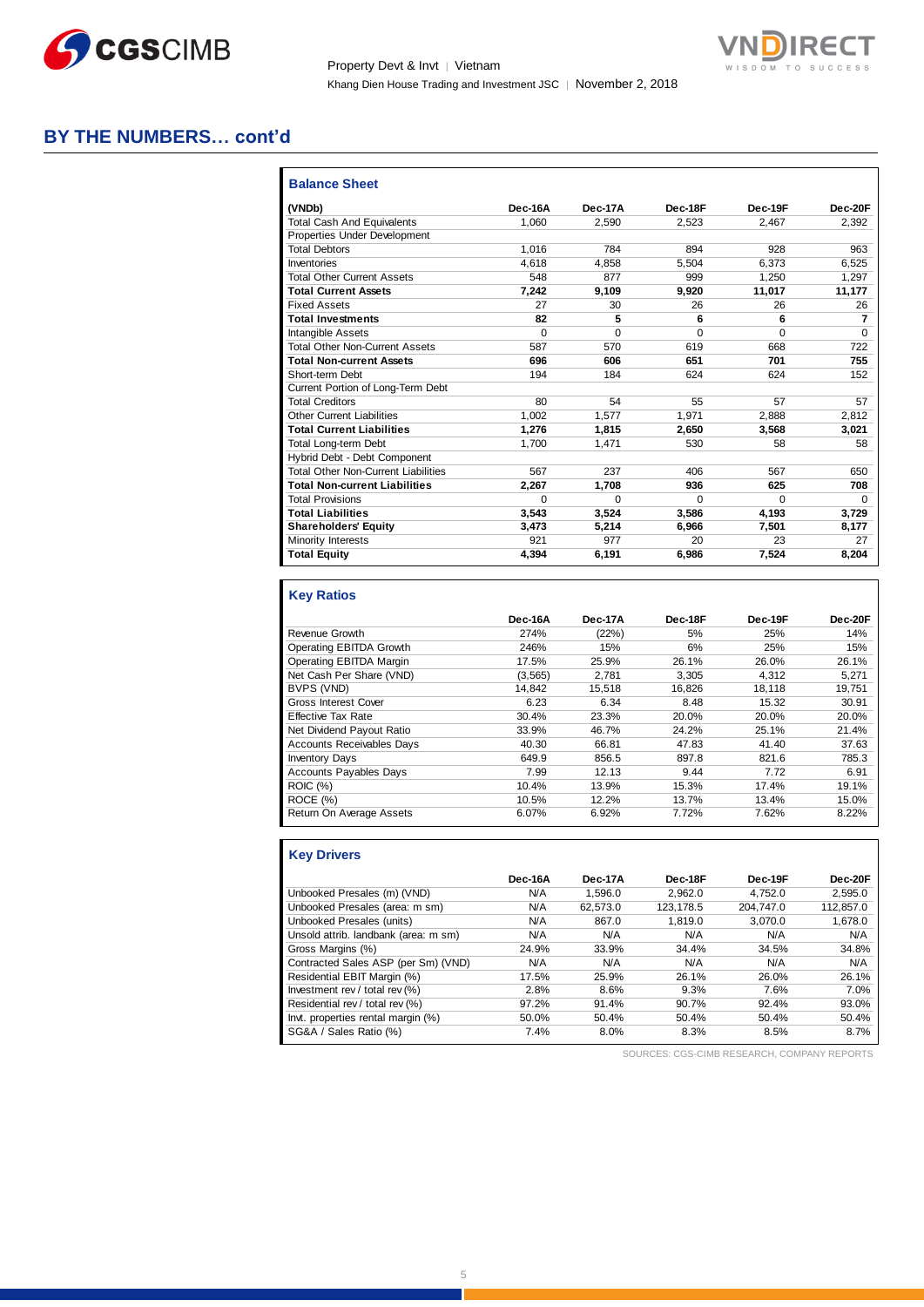



#### **DISCLAIMER**

The content of this report (including the views and opinions expressed therein, and the information comprised therein) has been prepared by and belongs to VNDIRECT Securities Corporation, and is distributed by CGS-CIMB or CIMB Investment Bank Berhad ("CIMB"), as the case may be, pursuant to an arrangement between VNDIRECT Securities Corporation and CGS-CIMB. VNDIRECT Securities Corporation is not an affiliate of CGS-CIMB or CIMB.

This report is not directed to, or intended for distribution to or use by, any person or entity who is a citizen or resident of or located in any locality, state, country or other jurisdiction where such distribution, publication, availability or use would be contrary to law or regulation.

By accepting this report, the recipient hereof represents and warrants that he is entitled to receive such report in accordance with the restrictions set forth below and agrees to be bound by the limitations contained herein (including the "Restrictions on Distributions" set out below). Any failure to comply with these limitations may constitute a violation of law. This publication is being supplied to you strictly on the basis that it will remain confidential. No part of this report may be (i) copied, photocopied, duplicated, stored or reproduced in any form by any means or (ii) redistributed or passed on, directly or indirectly, to any other person in whole or in part, for any purpose without the prior written consent of CGS-CIMB or CIMB, as the case may be.

The information contained in this research report is prepared from data believed to be correct and reliable at the time of issue of this report.

VNDIRECT Securities Corporation may or may not issue regular reports on the subject matter of this report at any frequency and may cease to do so or change the periodicity of reports at any time. None of VNDIRECT Securities Corporation, CGS-CIMB or CIMB is under any obligation to update this report in the event of a material change to the information contained in this report. None of VNDIRECT Securities Corporation, CGS-CIMB or CIMB has any and will accept any, obligation to (i) check or ensure that the contents of this report remain current, reliable or relevant, (ii) ensure that the content of this report constitutes all the information a prospective investor may require, (iii) ensure the adequacy, accuracy, completeness, reliability or fairness of any views, opinions and information, and accordingly, VNDIRECT Securities Corporation, CGS-CIMB and CIMB and their respective affiliates and related persons including China Galaxy International Financial Holdings Limited ("CGIFHL") and CIMB Group Sdn. Bhd. ("CIMBG") and their respective related corporations (and their respective directors, associates, connected persons and/or employees) shall not be liable in any manner whatsoever for any consequences (including but not limited to any direct, indirect or consequential losses, loss of profits and damages) of any reliance thereon or usage thereof. In particular, VNDIRECT Securities Corporation, CGS-CIMB and CIMB disclaim all responsibility and liability for the views and opinions set out in this report.

Unless otherwise specified, this report is based upon reasonable sources. Such sources will, unless otherwise specified, for market data, be market data and prices available from the main stock exchange or market where the relevant security is listed, or, where appropriate, any other market. Information on the accounts and business of company(ies) will generally be based on published statements of the company(ies), information disseminated by regulatory information services, other publicly available information and information resulting from our research. Whilst every effort is made to ensure that statements of facts made in this report are accurate, all estimates, projections, forecasts, expressions of opinion and other subjective judgments contained in this report are based on assumptions considered to be reasonable as of the date of the document in which they are contained and must not be construed as a representation that the matters referred to therein will occur. Past performance is not a reliable indicator of future performance. The value of investments may go down as well as up and those investing may, depending on the investments in question, lose more than the initial investment. No report shall constitute an offer or an invitation by or on behalf of CGS-CIMB, CIMB, or VNDIRECT Securities Corporation, or their respective affiliates (including CGIFHL, CIMBG and their respective related corporations) to any person to buy or sell any investments.

CGS-CIMB, CIMB and/or VNDIRECT Securities Corporation and/or their respective affiliates and related corporations (including CGIFHL, CIMBG and their respective related corporations), their respective directors, associates, connected parties and/or employees may own or have positions in securities of the company(ies) covered in this research report or any securities related thereto and may from time to time add to or dispose of, or may be materially interested in, any such securities. Further, CGS-CIMB, CIMB and/or VNDIRECT Securities Corporation, and/or their respective affiliates and their respective related corporations (including CGIFHL, CIMBG and their respective related corporations) do and seek to do business with the company(ies) covered in this research report and may from time to time act as market maker or have assumed an underwriting commitment in securities of such company(ies), may sell them to or buy them from customers on a principal basis and may also perform or seek to perform significant investment banking, advisory, underwriting or placement services for or relating to such company(ies) as well as solicit such investment, advisory or other services from any entity mentioned in this report.

CGS-CIMB, CIMB and/or VNDIRECT Securities Corporation and/or their respective affiliates (including CGIFHL, CIMBG and their respective related corporations) may enter into an agreement with the company(ies) covered in this report relating to the production of research reports. CGS-CIMB, CIMB and/or VNDIRECT Securities Corporation may disclose the contents of this report to the company(ies) covered by it and may have amended the contents of this report following such disclosure.

The analyst responsible for the production of this report hereby certifies that the views expressed herein accurately and exclusively reflect his or her personal views and opinions about any and all of the issuers or securities analysed in this report and were prepared independently and autonomously. No part of the compensation of the analyst(s) was, is, or will be directly or indirectly related to the inclusion of specific recommendations(s) or view(s) in this report. The analyst(s) who prepared this research report is prohibited from receiving any compensation, incentive or bonus based on specific investment banking transactions or for providing a specific recommendation for, or view of, a particular company. Information barriers and other arrangements may be established where necessary to prevent conflicts of interests arising. However, the analyst(s) may receive compensation that is based on his/their coverage of company(ies) in the performance of his/their duties or the performance of his/their recommendations and the research personnel involved in the preparation of this report may also participate in the solicitation of the businesses as described above. In reviewing this research report, an investor should be aware that any or all of the foregoing, among other things, may give rise to real or potential conflicts of interest. Additional information is, subject to the duties of confidentiality, available on request.

The term "VNDIRECT Securities Corporation" shall, unless the context otherwise requires, mean VNDIRECT Securities Corporation and its affiliates, subsidiaries and related companies. The term "CGS-CIMB" shall denote, where appropriate, the relevant entity distributing or disseminating the report in the particular jurisdiction referenced below, or, in every other case except as otherwise stated herein, CIMB Securities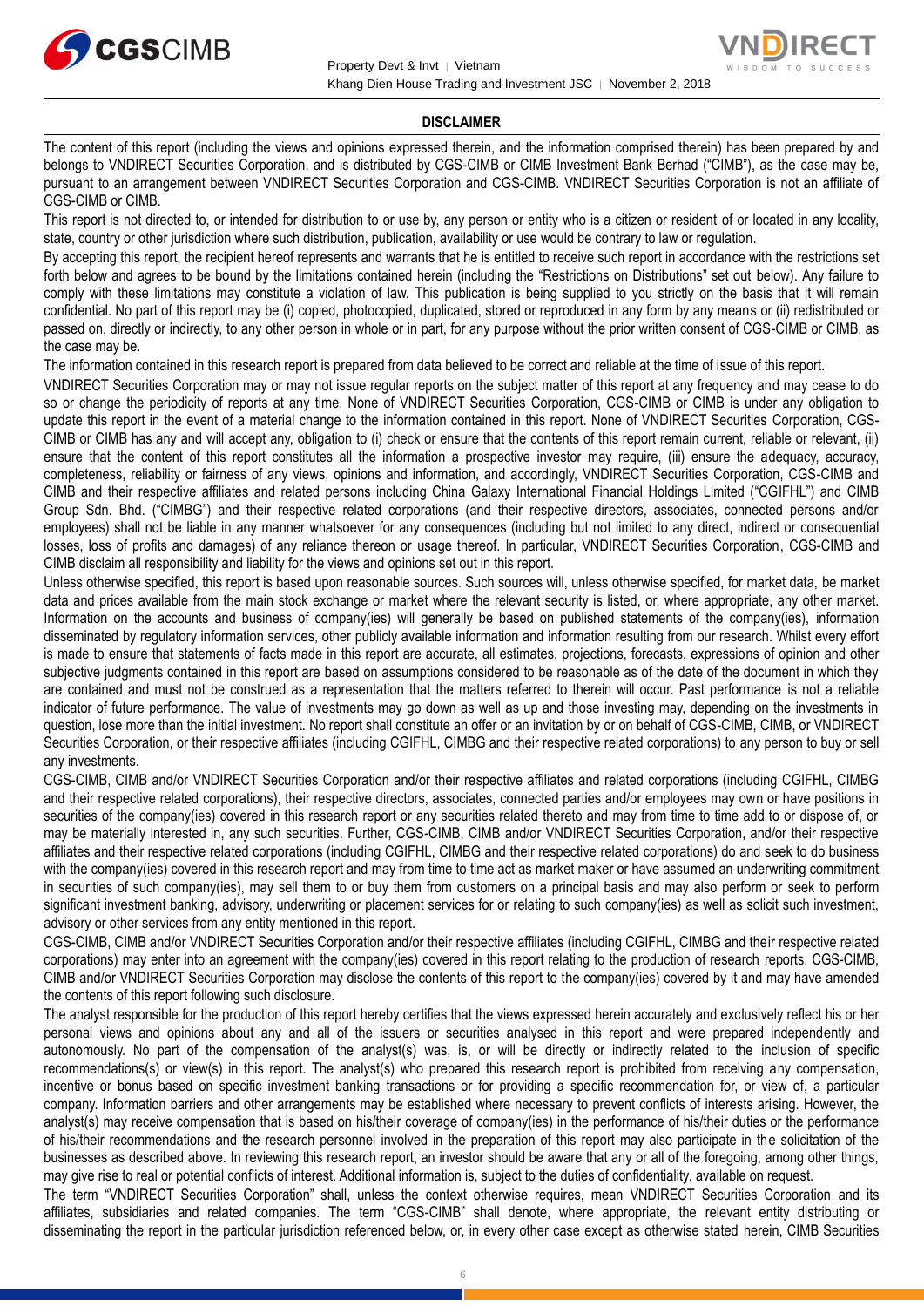



International Pte. Ltd. and its affiliates, subsidiaries and related corporations.

#### **CGS-CIMB**

| Country     | <b>CGS-CIMB Entity</b>                             | <b>Regulated by</b>                                             |
|-------------|----------------------------------------------------|-----------------------------------------------------------------|
| Hong Kong   | <b>CGS-CIMB Securities Limited</b>                 | Securities and Futures Commission Hong Kong                     |
| India       | <b>CGS-CIMB Securities (India) Private Limited</b> | Securities and Exchange Board of India (SEBI)                   |
| Indonesia   | PT CGS-CIMB Sekuritas Indonesia                    | Financial Services Authority of Indonesia                       |
| Singapore   | CGS-CIMB Research Pte. Ltd.                        | Monetary Authority of Singapore                                 |
| South Korea | CGS-CIMB Securities Limited, Korea Branch          | Financial Services Commission and Financial Supervisory Service |
| Thailand    | CGS-CIMB Securities (Thailand) Co. Ltd.            | Securities and Exchange Commission Thailand                     |

#### **CIMB**

| ∶ountr\         | <b>CIML</b><br><b>ALL</b><br>- -<br>Entitv                  | الممقمات<br>' hv<br>--                          |
|-----------------|-------------------------------------------------------------|-------------------------------------------------|
| alavsia<br>ivid | CIM.<br>Darhool<br>Bank<br>ient<br>าvestr<br><b>Delliau</b> | Malavsia<br>ecurities<br>nmissi<br>nn<br>w<br>ັ |

(i) As of November 2, 2018 VNDIRECT Securities Corporation has a proprietary position in the securities (which may include but not limited to shares, warrants, call warrants and/or any other derivatives) in the following company or companies covered or recommended in this report: (a) -

(ii) As of November 2, 2018, the analyst(s) who prepared this report, and the associate(s), has / have an interest in the securities (which may include but not limited to shares, warrants, call warrants and/or any other derivatives) in the following company or companies covered or recommended in this report:

(a) -

This report does not purport to contain all the information that a prospective investor may require. CGS-CIMB, and VNDIRECT Securities Corporation and their respective affiliates (including CGIFHL, CIMBG and their related corporations) do not make any guarantee, representation or warranty, express or implied, as to the adequacy, accuracy, completeness, reliability or fairness of any such information and opinion contained in this report. None of CGS-CIMB, CIMB and VNDIRECT Securities Corporation and their respective affiliates nor their related persons (including CGIFHL, CIMBG and their related corporations) shall be liable in any manner whatsoever for any consequences (including but not limited to any direct, indirect or consequential losses, loss of profits and damages) of any reliance thereon or usage thereof.

This report is general in nature and has been prepared for information purposes only. It is intended for circulation amongst CGS-CIMB's, CIMB's and their respective affiliates' (including CGIFHL's, CIMBG's and their respective related corporations') clients generally and does not have regard to the specific investment objectives, financial situation and the particular needs of any specific person who may receive this report. The information and opinions in this report are not and should not be construed or considered as an offer, recommendation or solicitation to buy or sell the subject securities, related investments or other financial instruments or any derivative instrument, or any rights pertaining thereto.

Investors are advised to make their own independent evaluation of the information contained in this research report, consider their own individual investment objectives, financial situation and particular needs and consult their own professional and financial advisers as to the legal, business, financial, tax and other aspects before participating in any transaction in respect of the securities of company(ies) covered in this research report. The securities of such company(ies) may not be eligible for sale in all jurisdictions or to all categories of investors.

**Australia:** Despite anything in this report to the contrary, this research is provided in Australia by CGS-CIMB Securities (Singapore) Pte. Ltd. and CGS-CIMB Securities (Hong Kong) Limited. This research is only available in Australia to persons who are "wholesale clients" (within the meaning of the Corporations Act 2001 (Cth) and is supplied solely for the use of such wholesale clients and shall not be distributed or passed on to any other person. You represent and warrant that if you are in Australia, you are a "wholesale client". This research is of a general nature only and has been prepared without taking into account the objectives, financial situation or needs of the individual recipient. CGS-CIMB Securities (Singapore) Pte. Ltd. and CGS-CIMB Securities (Hong Kong) Limited do not hold, and are not required to hold an Australian financial services license. CGS-CIMB Securities (Singapore) Pte. Ltd. and CGS-CIMB Securities (Hong Kong) Limited rely on "passporting" exemptions for entities appropriately licensed by the Monetary Authority of Singapore (under ASIC Class Order 03/1102) and the Securities and Futures Commission in Hong Kong (under ASIC Class Order 03/1103).

**Canada:** This research report has not been prepared in accordance with the disclosure requirements of Dealer Member Rule 3400 – Research Restrictions and Disclosure Requirements of the Investment Industry Regulatory Organization of Canada. For any research report distributed by CIBC, further disclosures related to CIBC conflicts of interest can be found at https://researchcentral.cibcwm.com.

**China:** For the purpose of this report, the People's Republic of China ("PRC") does not include the Hong Kong Special Administrative Region, the Macau Special Administrative Region or Taiwan. The distributor of this report has not been approved or licensed by the China Securities Regulatory Commission or any other relevant regulatory authority or governmental agency in the PRC. This report contains only marketing information. The distribution of this report is not an offer to buy or sell to any person within or outside PRC or a solicitation to any person within or outside of PRC to buy or sell any instruments described herein. This report is being issued outside the PRC to a limited number of institutional investors and may not be provided to any person other than the original recipient and may not be reproduced or used for any other purpose.

**France:** Only qualified investors within the meaning of French law shall have access to this report. This report shall not be considered as an offer to subscribe to, or used in connection with, any offer for subscription or sale or marketing or direct or indirect distribution of financial instruments and it is not intended as a solicitation for the purchase of any financial instrument.

**Germany:** This report is only directed at persons who are professional investors as defined in sec 31a(2) of the German Securities Trading Act (WpHG). This publication constitutes research of a non-binding nature on the market situation and the investment instruments cited here at the time of the publication of the information.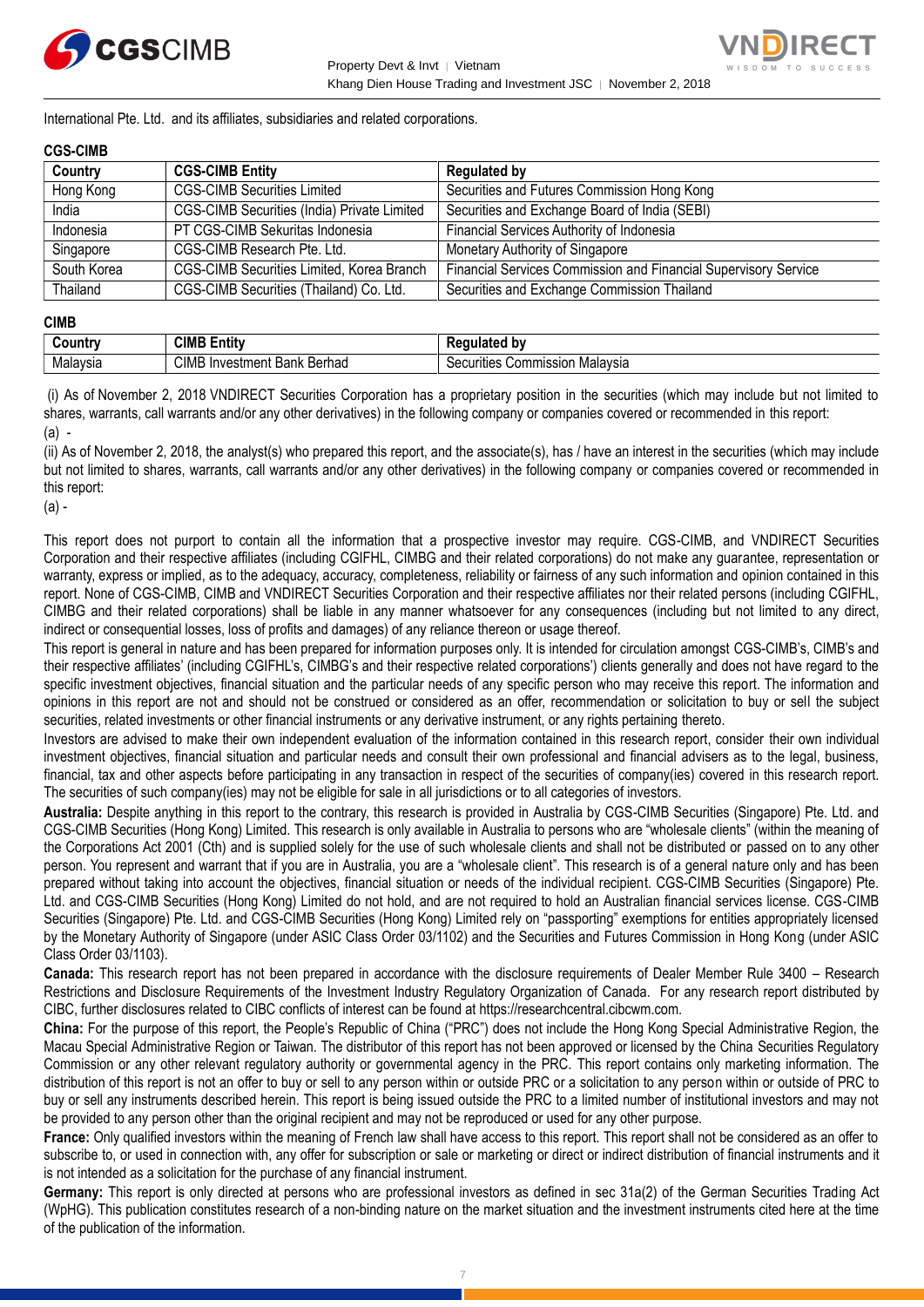



The current prices/yields in this issue are based upon closing prices from Bloomberg as of the day preceding publication. Please note that neither the German Federal Financial Supervisory Agency (BaFin), nor any other supervisory authority exercises any control over the content of this report.

**Hong Kong:** This report is issued and distributed in Hong Kong by CGS-CIMB Securities (Hong Kong) Limited ("CHK") which is licensed in Hong Kong by the Securities and Futures Commission for Type 1 (dealing in securities), Type 4 (advising on securities) and Type 6 (advising on corporate finance) activities. Any investors wishing to purchase or otherwise deal in the securities covered in this report should contact the Head of Sales at CGS-CIMB Securities (Hong Kong) Limited. The views and opinions in this research report are of VNDIRECT Securities Corporation as of the date hereof and are subject to change. If the Financial Services and Markets Act of the United Kingdom or the rules of the Financial Conduct Authority apply to a recipient, our obligations owed to such recipient therein are unaffected. CHK has no obligation to update its opinion or the information in this research report.

CHK does not make a market on other securities mentioned in the report.

**India:** This report is issued and distributed in India by CGS-CIMB Securities (India) Private Limited ("CIMB India") which is registered with the National Stock Exchange of India Limited and BSE Limited as a trading and clearing member under the Securities and Exchange Board of India (Stock Brokers and Sub-Brokers) Regulations, 1992. In accordance with the provisions of Regulation 4(g) of the Securities and Exchange Board of India (Investment Advisers) Regulations, 2013, CGS-CIMB India is not required to seek registration with the Securities and Exchange Board of India ("SEBI") as an Investment Adviser. CGS-CIMB India is registered with SEBI as a Research Analyst pursuant to the SEBI (Research Analysts) Regulations, 2014 ("Regulations").

This report does not take into account the particular investment objectives, financial situations, or needs of the recipients. It is not intended for and does not deal with prohibitions on investment due to law/jurisdiction issues etc. which may exist for certain persons/entities. Recipients should rely on their own investigations and take their own professional advice before investment.

The report is not a "prospectus" as defined under Indian Law, including the Companies Act, 2013, and is not, and shall not be, approved by, or filed or registered with, any Indian regulator, including any Registrar of Companies in India, SEBI, any Indian stock exchange, or the Reserve Bank of India. No offer, or invitation to offer, or solicitation of subscription with respect to any such securities listed or proposed to be listed in India is being made, or intended to be made, to the public, or to any member or section of the public in India, through or pursuant to this report.

The research analysts, strategists or economists principally responsible for the preparation of this research report are segregated from the other activities of CGS-CIMB India and they have received compensation based upon various factors, including quality, accuracy and value of research, firm profitability or revenues, client feedback and competitive factors. Research analysts', strategists' or economists' compensation is not linked to investment banking or capital markets transactions performed or proposed to be performed by CGS-CIMB India or its affiliates.

CGS-CIMB India has not received any investment banking related compensation from the companies mentioned in the report in the past 12 months. CGS-CIMB India has not received any compensation from the companies mentioned in the report in the past 12 months.

**Indonesia:** This report is issued and distributed by PT CGS-CIMB Sekuritas Indonesia ("CGS-CIMB Indonesia"). The views and opinions in this research report are our own as of the date hereof and are subject to change. CGS-CIMB Indonesia has no obligation to update its opinion or the information in this research report. Neither this report nor any copy hereof may be distributed in Indonesia or to any Indonesian citizens wherever they are domiciled or to Indonesian residents except in compliance with applicable Indonesian capital market laws and regulations.

This research report is not an offer of securities in Indonesia. The securities referred to in this research report have not been registered with the Financial Services Authority (Otoritas Jasa Keuangan) pursuant to relevant capital market laws and regulations, and may not be offered or sold within the territory of the Republic of Indonesia or to Indonesian citizens through a public offering or in circumstances which constitute an offer within the meaning of the Indonesian capital market law and regulations.

**Ireland:** CGS-CIMB is not an investment firm authorised in the Republic of Ireland and no part of this document should be construed as CGS-CIMB acting as, or otherwise claiming or representing to be, an investment firm authorised in the Republic of Ireland.

**Malaysia:** This report is distributed in Malaysia by CIMB solely for the benefit of and for the exclusive use of our clients. Recipients of this report are to contact CIMB, at 17th Floor Menara CIMB No. 1 Jalan Stesen Sentral 2, Kuala Lumpur Sentral 50470 Kuala Lumpur, Malaysia, in respect of any matters arising from or in connection with this report. CIMB has no obligation to update, revise or reaffirm its opinion or the information in this research reports after the date of this report.

**New Zealand:** In New Zealand, this report is for distribution only to persons who are wholesale clients pursuant to section 5C of the Financial Advisers Act 2008.

**Singapore:** This report is issued and distributed by CGS-CIMB Research Pte Ltd ("CGS-CIMBR"). CGS-CIMBR is a financial adviser licensed under the Financial Advisers Act, Cap 110 ("FAA") for advising on investment products, by issuing or promulgating research analyses or research reports, whether in electronic, print or other form. Accordingly CGS-CIMBR is a subject to the applicable rules under the FAA unless it is able to avail itself to any prescribed exemptions.

Recipients of this report are to contact CGS-CIMB Research Pte Ltd, 50 Raffles Place, #16-02 Singapore Land Tower, Singapore in respect of any matters arising from, or in connection with this report. CGS-CIMBR has no obligation to update its opinion or the information in this research report. This publication is strictly confidential and is for private circulation only. If you have not been sent this report by CGS-CIMBR directly, you may not rely, use or disclose to anyone else this report or its contents.

If the recipient of this research report is not an accredited investor, expert investor or institutional investor, CGS-CIMBR accepts legal responsibility for the contents of the report without any disclaimer limiting or otherwise curtailing such legal responsibility. If the recipient is an accredited investor, expert investor or institutional investor, the recipient is deemed to acknowledge that CGS-CIMBR is exempt from certain requirements under the FAA and its attendant regulations, and as such, is exempt from complying with the following :

(a) Section 25 of the FAA (obligation to disclose product information);

(b) Section 27 (duty not to make recommendation with respect to any investment product without having a reasonable basis where you may be reasonably expected to rely on the recommendation) of the FAA;

(c) MAS Notice on Information to Clients and Product Information Disclosure [Notice No. FAA-N03];

(d) MAS Notice on Recommendation on Investment Products [Notice No. FAA-N16];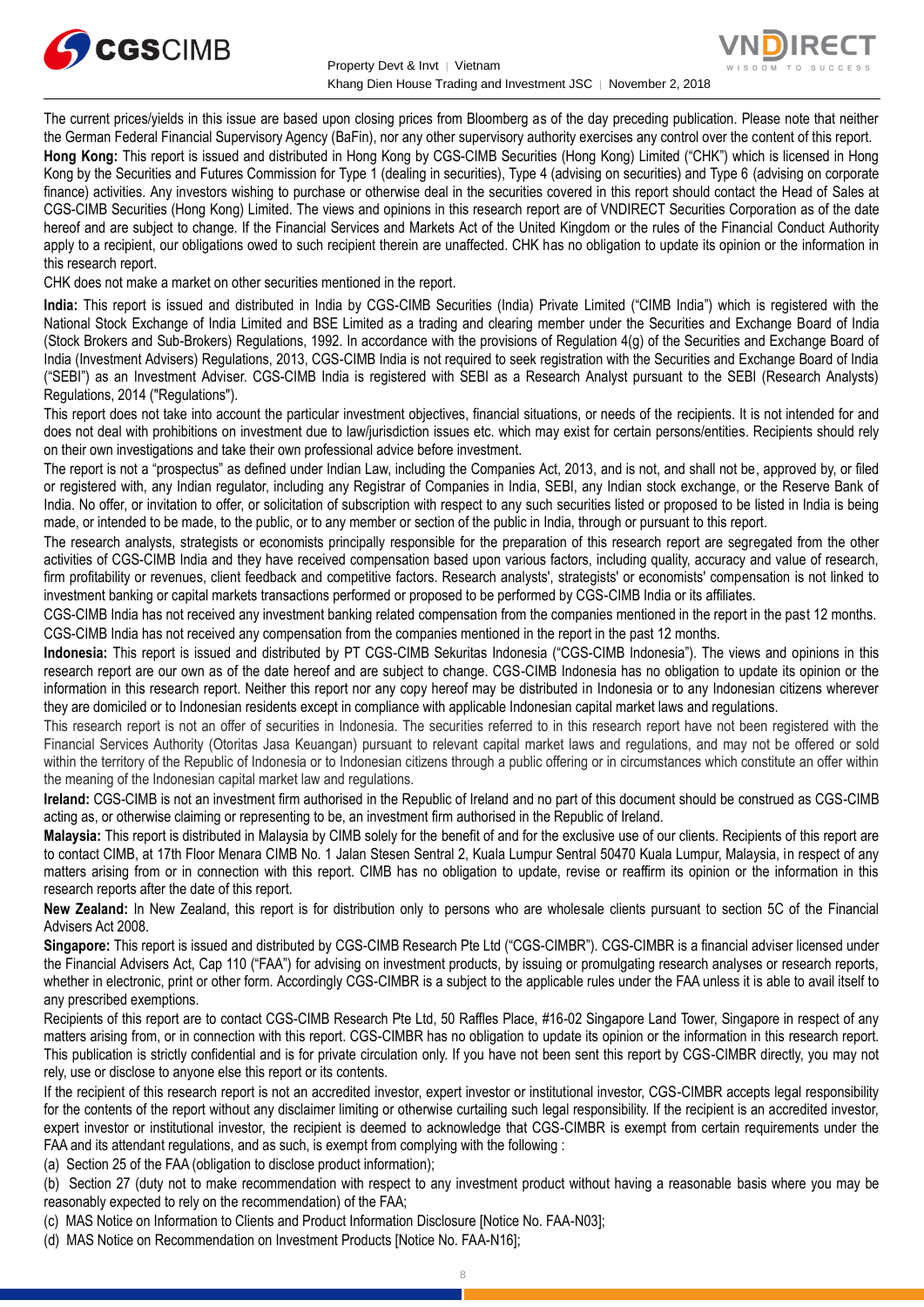



(e) Section 36 (obligation on disclosure of interest in securities), and

(f) any other laws, regulations, notices, directive, guidelines, circulars and practice notes which are relates to the above, to the extent permitted by applicable laws, as may be amended from time to time, and any other laws, regulations, notices, directive, guidelines, circulars, and practice notes as we may notify you from time to time. In addition, the recipient who is an accredited investor, expert investor or institutional investor acknowledges that a CGS-CIMBR is exempt from Section 27 of the FAA, the recipient will also not be able to file a civil claim against CGS-CIMBR for any loss or damage arising from the recipient's reliance on any recommendation made by CGS-CIMBR which would otherwise be a right that is available to the recipient under Section 27 of the FAA, the recipient will also not be able to file a civil claim against CGS-CIMBR for any loss or damage arising from the recipient's reliance on any recommendation made by CGS-CIMBR which would otherwise be a right that is available to the recipient under Section 27 of the FAA.

CGS-CIMBR, its affiliates and related corporations, their directors, associates, connected parties and/or employees may own or have positions in securities of the company(ies) covered in this research report or any securities related thereto and may from time to time add to or dispose of, or may be materially interested in, any such securities. Further, CGS-CIMBR, its affiliates and its related corporations do and seek to do business with the company(ies) covered in this research report and may from time to time act as market maker or have assumed an underwriting commitment in securities of such company(ies), may sell them to or buy them from customers on a principal basis and may also perform or seek to perform significant investment banking, advisory, underwriting or placement services for or relating to such company(ies) as well as solicit such investment, advisory or other services from any entity mentioned in this report.

As of November 2, 2018,, CGS-CIMBR does not have a proprietary position in the recommended securities in this report.

CGS-CIMBR does not make a market on the securities mentioned in the report.

**South Korea:** This report is issued and distributed in South Korea by CGS-CIMB Securities (Hong Kong) Limited, Korea Branch ("CGS-CIMB Korea") which is licensed as a cash equity broker, and regulated by the Financial Services Commission and Financial Supervisory Service of Korea. In South Korea, this report is for distribution only to professional investors under Article 9(5) of the Financial Investment Services and Capital Market Act of Korea ("FSCMA").

**Spain:** This document is a research report and it is addressed to institutional investors only. The research report is of a general nature and not personalised and does not constitute investment advice so, as the case may be, the recipient must seek proper advice before adopting any investment decision. This document does not constitute a public offering of securities.

CGS-CIMB is not registered with the Spanish Comision Nacional del Mercado de Valores to provide investment services.

**Sweden:** This report contains only marketing information and has not been approved by the Swedish Financial Supervisory Authority. The distribution of this report is not an offer to sell to any person in Sweden or a solicitation to any person in Sweden to buy any instruments described herein and may not be forwarded to the public in Sweden.

**Switzerland:** This report has not been prepared in accordance with the recognized self-regulatory minimal standards for research reports of banks issued by the Swiss Bankers' Association (Directives on the Independence of Financial Research).

**Thailand:** This report is issued and distributed by CGS-CIMB Securities (Thailand) Co. Ltd. ("CGS-CIMB Thailand") based upon sources believed to be reliable (but their accuracy, completeness or correctness is not guaranteed). The statements or expressions of opinion herein were arrived at after due and careful consideration for use as information for investment. Such opinions are subject to change without notice and CGS-CIMB Thailand has no obligation to update its opinion or the information in this research report.

CGS-CIMB Thailand may act or acts as Market Maker, and issuer and offerer of Derivative Warrants and Structured Note which may have the following securities as its underlying securities. Investors should carefully read and study the details of the derivative warrants in the prospectus before making investment decisions.

AAV, ADVANC, AMATA, ANAN, AOT, AP, BA, BANPU, BBL, BCH, BCP, BCPG, BDMS, BEAUTY, BEC, BEM, BJC, BH, BIG, BLA, BLAND, BPP, BTS, CBG, CENTEL, CHG, CK, CKP, COM7, CPALL, CPF, CPN, DELTA, DTAC, EA, EGCO, EPG, GFPT, GLOBAL, GLOW, GPSC, GUNKUL, HMPRO, INTUCH, IRPC, ITD, IVL, KBANK, KCE, KKP, KTB, KTC, LH, LHBANK, LPN, MAJOR, MALEE, MEGA, MINT, MONO, MTLS, PLANB, PSH, PTL, PTG, PTT, PTTEP, PTTGC, QH, RATCH, ROBINS, S, SAWAD, SCB, SCC, SCCC, SIRI, SPALI, SPRC, STEC, STPI, SUPER, TASCO, TCAP, THAI, THANI, THCOM, TISCO, TKN, TMB, TOP, TPIPL, TRUE, TTA, TU, TVO, UNIQ, VGI, WHA, WORK.

# **Corporate Governance Report:**

The disclosure of the survey result of the Thai Institute of Directors Association ("IOD") regarding corporate governance is made pursuant to the policy of the Office of the Securities and Exchange Commission. The survey of the IOD is based on the information of a company listed on the Stock Exchange of Thailand and the Market for Alternative Investment disclosed to the public and able to be accessed by a general public investor. The result, therefore, is from the perspective of a third party. It is not an evaluation of operation and is not based on inside information.

The survey result is as of the date appearing in the Corporate Governance Report of Thai Listed Companies. As a result, the survey result may be changed after that date. CIMBT does not confirm nor certify the accuracy of such survey result.

| <b>SCOLE</b><br><b>Range:</b> | 100<br>۵N<br>JU                              | 80<br>$\circ$<br>ంక<br>$\overline{\phantom{0}}$ | 70<br>$\overline{\phantom{a}}$<br>. . | $\sim$ $\sim$<br>Below<br>/U or | N0<br>Result<br>Survey |
|-------------------------------|----------------------------------------------|-------------------------------------------------|---------------------------------------|---------------------------------|------------------------|
| <b>Description.</b>           | -<br>Lyonllon <sup>+</sup><br>⊏xcelle⊓t<br>. | Ver<br>000نا                                    | Good<br>.                             | N/A                             |                        |

**United Arab Emirates:** The distributor of this report has not been approved or licensed by the UAE Central Bank or any other relevant licensing authorities or governmental agencies in the United Arab Emirates. This report is strictly private and confidential and has not been reviewed by, deposited or registered with UAE Central Bank or any other licensing authority or governmental agencies in the United Arab Emirates. This report is being issued outside the United Arab Emirates to a limited number of institutional investors and must not be provided to any person other than the original recipient and may not be reproduced or used for any other purpose. Further, the information contained in this report is not intended to lead to the sale of investments under any subscription agreement or the conclusion of any other contract of whatsoever nature within the territory of the United Arab Emirates.

**United Kingdom and European Economic Area (EEA):** In the United Kingdom and European Economic Area, this material is also being distributed by CGS-CIMB Securities (UK) Limited ("CGS-CIMB UK"). CGS-CIMB UK is authorized and regulated by the Financial Conduct Authority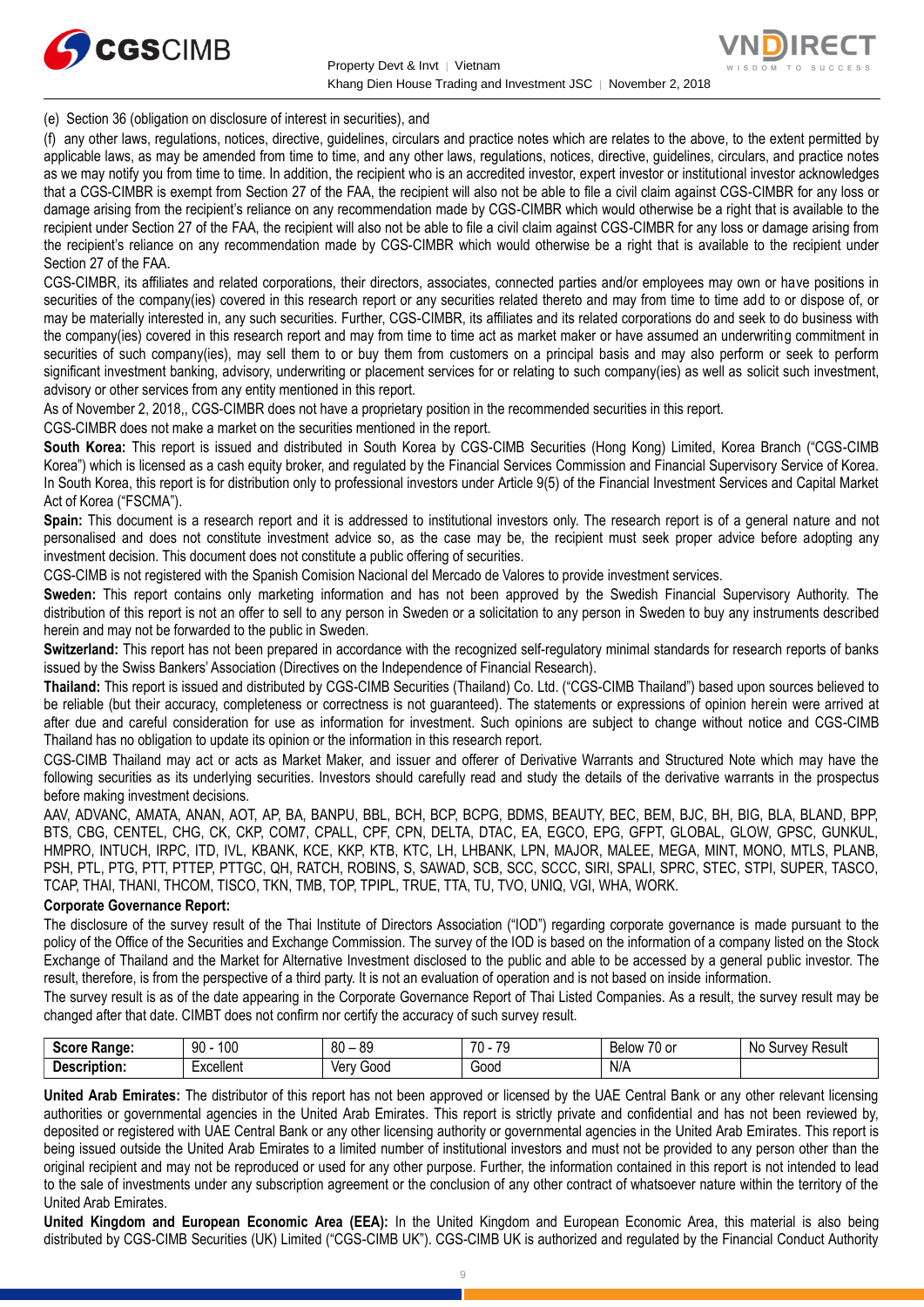



and its registered office is at 27 Knightsbridge, London, SW1X7YB. The material distributed by CGS-CIMB UK has been prepared in accordance with CGS-CIMB's policies for managing conflicts of interest arising as a result of publication and distribution of this material. This material is for distribution only to, and is solely directed at, selected persons on the basis that those persons: (a) are eligible counterparties and professional clients of CGS-CIMB UK; (b) have professional experience in matters relating to investments falling within Article 19(5) of the Financial Services and Markets Act 2000 (Financial Promotion) Order 2005 (as amended, the "Order"), (c) fall within Article 49(2)(a) to (d) ("high net worth companies, unincorporated associations etc") of the Order; (d) are outside the United Kingdom subject to relevant regulation in each jurisdiction, material(all such persons together being referred to as "relevant persons"). This material is directed only at relevant persons and must not be acted on or relied on by persons who are not relevant persons. Any investment or investment activity to which this material relates is available only to relevant persons and will be engaged in only with relevant persons.

Where this material is labelled as non-independent, it does not provide an impartial or objective assessment of the subject matter and does not constitute independent "research" (cannot remove research from here under the applicable rules of the Financial Conduct Authority in the UK. Consequently, any such non-independent material will not have been prepared in accordance with legal requirements designed to promote the independence of research (cannot remove research from here) and will not subject to any prohibition on dealing ahead of the dissemination of research. Any such non-independent material must be considered as a marketing communication.

**United States:** This research report is distributed in the United States of America by CGS-CIMB Securities (USA) Inc, a U.S. registered brokerdealer and a related company of CGS-CIMB Research Pte Ltd, PT CGS-CIMB Sekuritas Indonesia, CGS-CIMB Securities (Thailand) Co. Ltd, CGS-CIMB Securities (Hong Kong) Limited, CGS-CIMB Securities (India) Private Limited, and is distributed solely to persons who qualify as "U.S. Institutional Investors" as defined in Rule 15a-6 under the Securities and Exchange Act of 1934. This communication is only for Institutional Investors whose ordinary business activities involve investing in shares, bonds, and associated securities and/or derivative securities and who have professional experience in such investments. Any person who is not a U.S. Institutional Investor or Major Institutional Investor must not rely on this communication. The delivery of this research report to any person in the United States of America is not a recommendation to effect any transactions in the securities discussed herein, or an endorsement of any opinion expressed herein. CGS-CIMB Securities (USA) Inc, is a FINRA/SIPC member and takes responsibility for the content of this report. For further information or to place an order in any of the abovementioned securities please contact a registered representative of CGS-CIMB Securities (USA) Inc.

CGS-CIMB Securities (USA) Inc. does not make a market on other securities mentioned in the report.

CGS-CIMB Securities (USA) Inc. has not managed or co-managed a public offering of any of the securities mentioned in the past 12 months.

CGS-CIMB Securities (USA) Inc. has not received compensation for investment banking services from any of the company mentioned in the past 12 months.

CGS-CIMB Securities (USA) Inc. neither expects to receive nor intends to seek compensation for investment banking services from any of the company mentioned within the next 3 months.

Other jurisdictions: In any other jurisdictions, except if otherwise restricted by laws or regulations, this report is only for distribution to professional,<br>institutional or sophisticated investors as defined in the laws

| institutional or sophisticated investors as defined in the laws and regulations of such jurisdictions. |                         |                                |  |  |  |  |
|--------------------------------------------------------------------------------------------------------|-------------------------|--------------------------------|--|--|--|--|
| Distribution of stock ratings and investment banking clients for quarter ended on 30 September 2018    |                         |                                |  |  |  |  |
| 759 companies under coverage for quarter ended on 30 September 2018                                    |                         |                                |  |  |  |  |
|                                                                                                        | Rating Distribution (%) | Investment Banking clients (%) |  |  |  |  |
| Add                                                                                                    | 60.5%                   | 4.2%                           |  |  |  |  |
| Hold                                                                                                   | 25.8%                   | 2.4%                           |  |  |  |  |
| Reduce                                                                                                 | 13.7%                   | 0.4%                           |  |  |  |  |

# **Spitzer Chart for stock being researched ( 2 year data )**

# **Khang Dien House Trading and Investment JSC (KDH VN)**